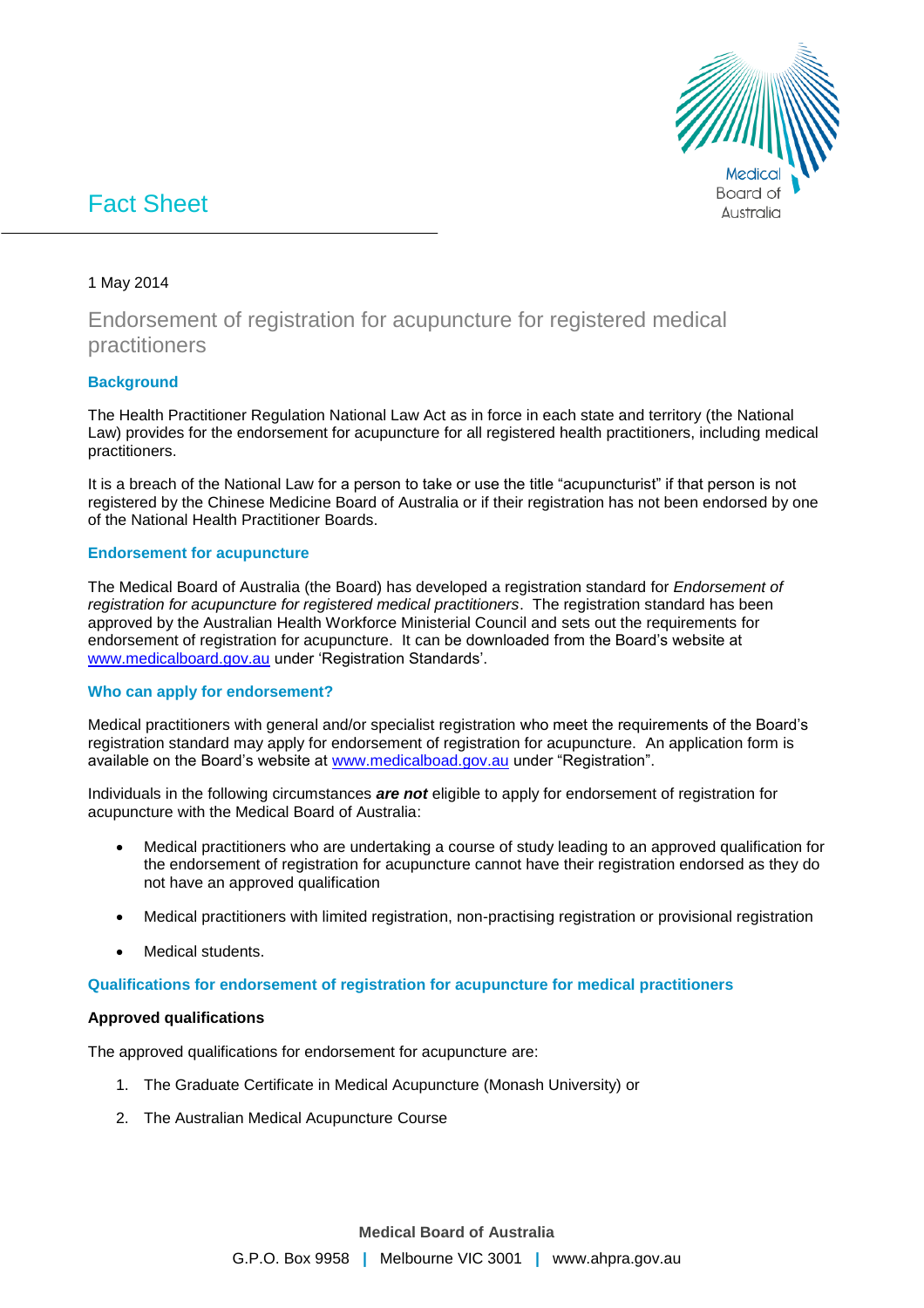Eligible practitioners (with either qualification above) are also required to successfully complete the Fellowship of the Australian Medical Acupuncture College (FAMAC) Part 1 written and clinical examinations.

#### **Transitional Arrangements – available until 30 June 2015**

Arrangements have been made for the endorsement of registration for acupuncture for medical practitioners who do not have an approved qualification for acupuncture, but who were practising acupuncture before 1 July 2012.

Medical practitioners who do not hold an approved qualification and are captured by the following circumstances are eligible to apply for endorsement of registration for acupuncture up until 30 June 2015:

- 1. the applicant was accredited by the Joint Consultative Committee on Medical Acupuncture as at 30 June 2012 and has fulfilled the continuing professional development requirements for medical acupuncture for the previous triennium; or
- 2. the applicant has claimed 25 or more acupuncture-related Medicare item numbers\* in the period 1 July 2010 to 30 June 2012

\*Related Medicare item numbers are: 173, 193, 195, 197 or 199.

In accordance with the approved registration standard, after 30 June 2015 a medical practitioner applying for endorsement of registration for acupuncture must hold an approved qualification to be eligible for endorsement.

#### **Recency of practice**

The Board expects all medical practitioners to comply with the approved registration standard for recency of practice. This is available at [www.medicalboard.gov.au.](http://www.medicalboard.gov.au/)

Medical practitioners applying for endorsement of registration are required to provide evidence of work practice history that meets the Board's recency of practice registration standard, specifically in relation to the practice of acupuncture.

A person who has been awarded an approved qualification for acupuncture in the past 12 months prior to applying for endorsement of registration is taken to have complied with the Board's recency of practice registration standard.

#### **Continuing professional development**

The Board expects all medical practitioners to comply with the approved registration standard for CPD. This is available at [www.medicalboard.gov.au.](http://www.medicalboard.gov.au/) Medical practitioners whose registration is endorsed for acupuncture are required to undertake CPD specifically in acupuncture.

Medical practitioners who are on the Specialists Register and who are endorsed for acupuncture are required to comply with the CPD requirements of their specialist college. If possible, practitioners should include CPD activities related to acupuncture within their college program. If this is not available, they should undertake a minimum of 10 hours per year additional self-directed CPD that is relevant to acupuncture. Alternatively, they can complete another AMC accredited specialist college's CPD requirements for acupuncture.

Medical Practitioners who are not on the specialist register must either:

- undertake at least 20% of their CPD in acupuncture. For practitioners undertaking self-directed CPD, this equates to 10 hours per year or
- complete a specialist college CPD requirements for acupuncture.